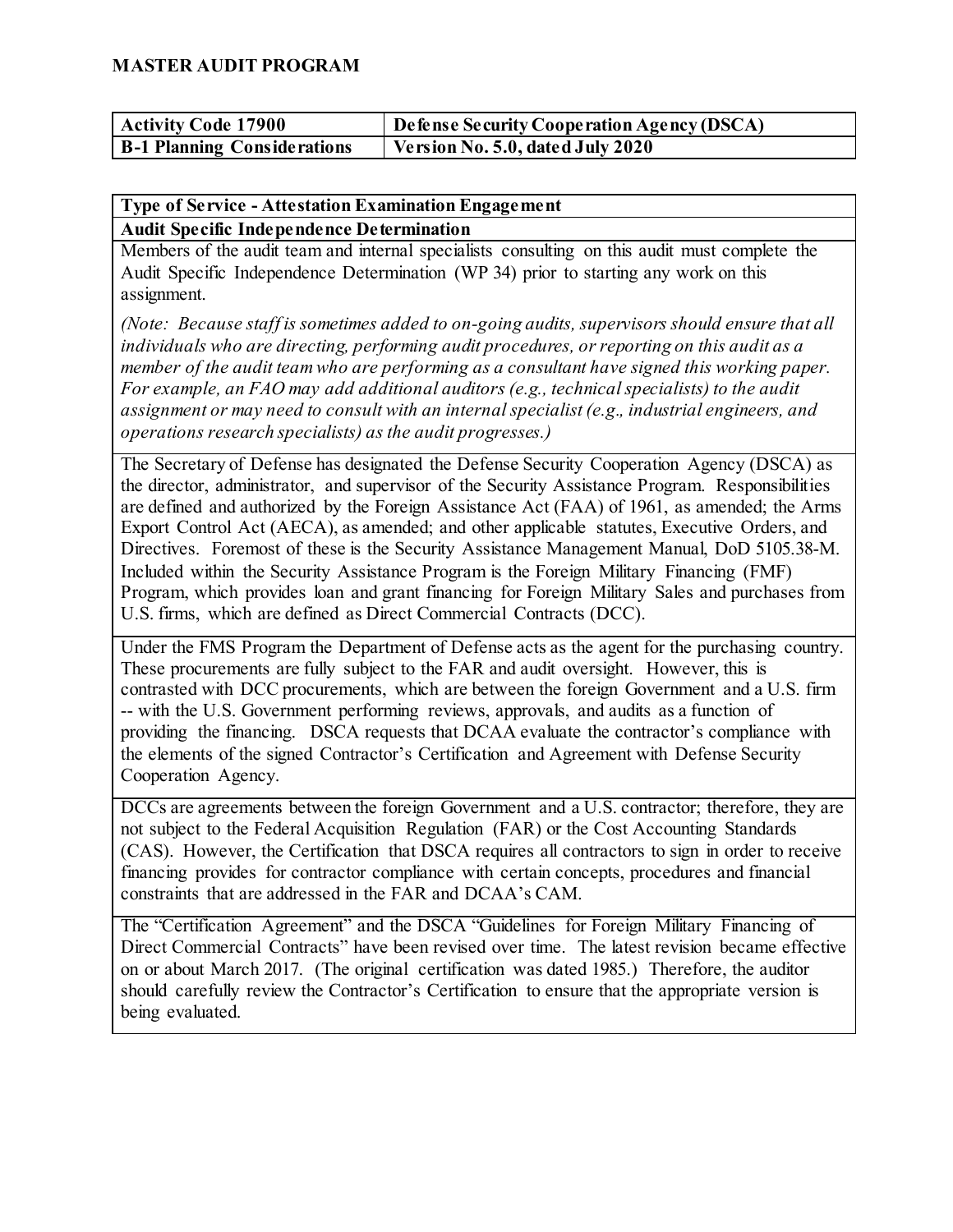#### **Purpose and Scope**

This standard audit program assists the auditor in planning and determining if a contractor is in compliance with certain elements of the signed Contractor's Certification and Agreement with DSCA. The program steps should be tailored, as appropriate, and reflect an understanding between the auditor and supervisor as to the scope required.

The purpose of this compliance examination is to determine if the contractor complies with specific elements contained in its signed Contractors Certification and Agreement and report on the contractor's compliance. If the contractor is found to be in noncompliance with any of the certification elements, the auditor is to describe the situation and include the amount of any corresponding/related costs in the report for DSCA's disposition.

#### **Other Planning Considerations**

Prior to commencing audit, review Agency guidance that may impact the audit and adjust the scope and procedures appropriately.

#### **References**

- *[Guidelines for Foreign Military Financing of Direct Commercial Contracts](https://www.dsca.mil/sites/default/files/dsca_guidelines_for_foreign_military_financing_of_direct_commercial_contracts.pdf)*. These DSCA guidelines provide policies and procedures for the use of foreign military financing to fund direct commercial contracts between U.S. industry and the governments of foreign countries. The guidelines serve as a basis for the DSCA review of the foreign government's request for approval to use foreign military financing to fund direct commercial contracts. The scope of DCAA's evaluation focuses on the contractor's compliance with the signed Certification and Agreement.
- *[Contractors Certification and Agreement with Defense Security Cooperation Agency](https://www.dsca.mil/sites/default/files/contractor_certification_and_agreement_with_dsca.pdf)*. In consideration of a grant or loan, the contractor agrees to comply with the elements and provisions of the Certification and Agreement. The Agreement imposes contractual, not regulatory, requirements on the contractor.

• CAM 14-908, Compliance Reviews for the Defense Security Cooperation Agency (DSCA)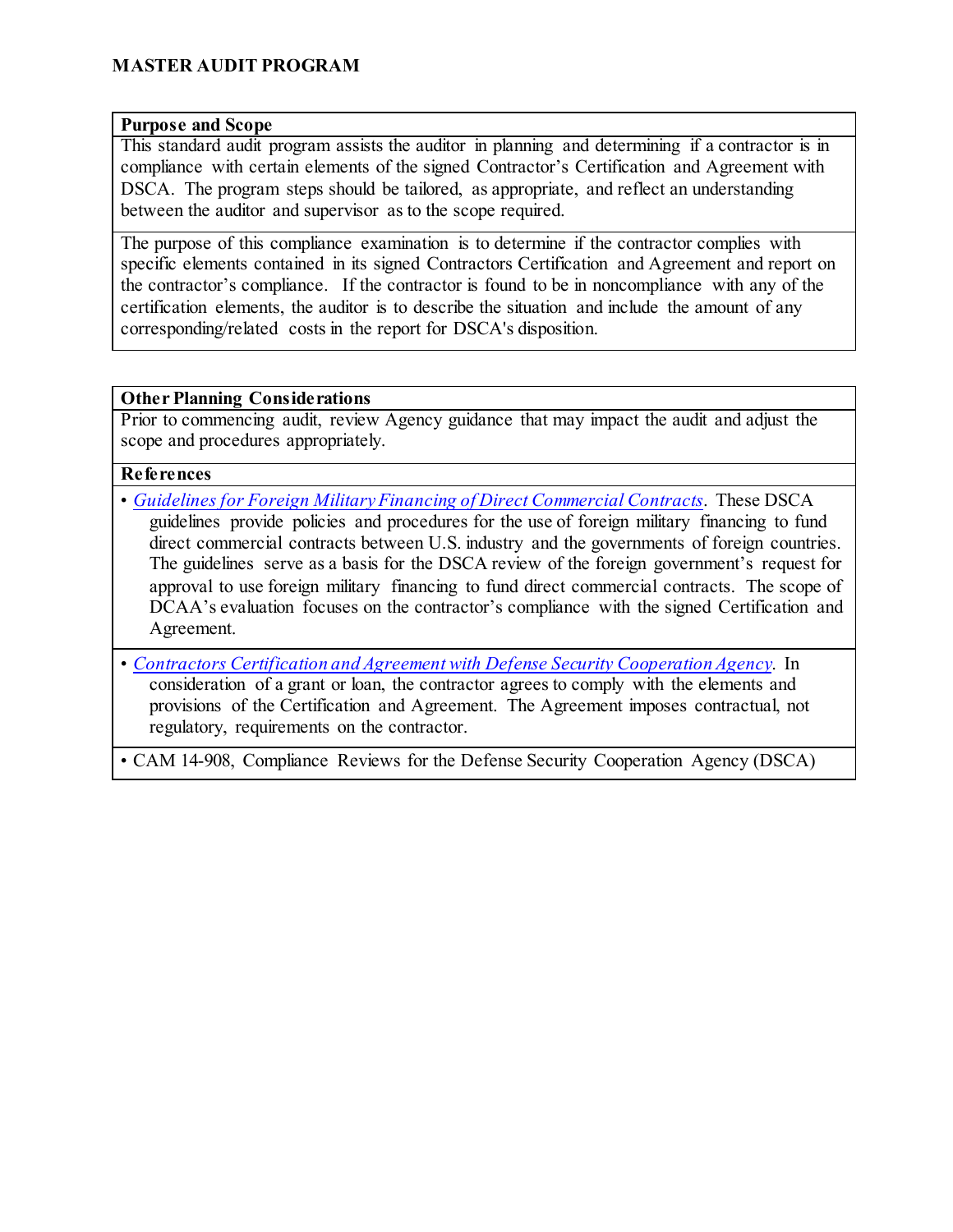| <b>B-1 Preliminary Steps</b>                                                                                                                                                                                                                                                                                                                                                                                                                          | WP Reference |
|-------------------------------------------------------------------------------------------------------------------------------------------------------------------------------------------------------------------------------------------------------------------------------------------------------------------------------------------------------------------------------------------------------------------------------------------------------|--------------|
| Version No. 5.0, dated July 2020                                                                                                                                                                                                                                                                                                                                                                                                                      |              |
| 1. Contact the requestor to ascertain any known concerns that will impact the<br>subject matter and adjust the audit scope and procedures accordingly.                                                                                                                                                                                                                                                                                                |              |
| 2. Notify the appropriate contracting officer of the commencement of the risk<br>assessment and that the expected completion date will be provided in the<br>formal acknowledgement once the risk assessment is complete. The<br>acknowledgement process should performed in accordance with CAM<br>4104.                                                                                                                                             |              |
| 3. Obtain a copy of the contractor's Certification and Agreement and relevant<br>correspondence from the contractor.                                                                                                                                                                                                                                                                                                                                  |              |
| 4. Consider audit leads or key prior audit findings from the permanent files and<br>prior audits.                                                                                                                                                                                                                                                                                                                                                     |              |
| 5. Review permanent file to determine if previous audits included findings and<br>recommendations that relate to the subject matter. If there were findings,<br>document them in the risk assessment and perform the following<br>procedures:                                                                                                                                                                                                         |              |
| a. Ask contractor management if corrective actions were taken to address<br>findings and recommendations reported in previous DCAA audits (e.g.,<br>questioned costs, business system deficiencies) that are relevant to the<br>subject matter of audit. If yes, have contractor explain corrective<br>actions taken and determine if additional audit procedures should be<br>included in the fieldwork to test the corrective actions. (GAGAS 7.13) |              |
| b. Document the results of the inquiry and the impact of the corrective<br>actions to the subject matter.                                                                                                                                                                                                                                                                                                                                             |              |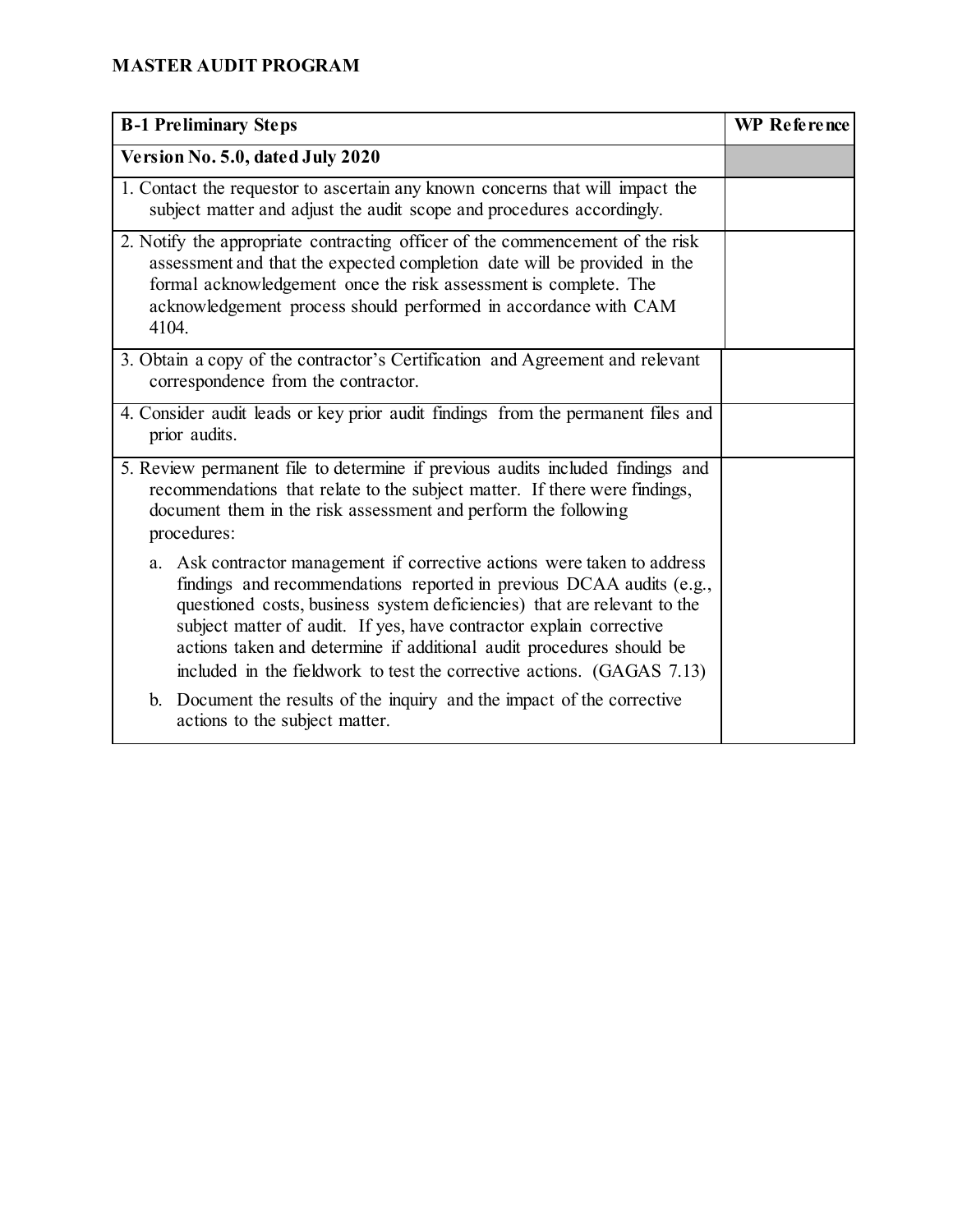| <b>B-1 Preliminary Steps</b>                                                                                                                                                                                                                                                                                                                                    | WP Reference |
|-----------------------------------------------------------------------------------------------------------------------------------------------------------------------------------------------------------------------------------------------------------------------------------------------------------------------------------------------------------------|--------------|
| 6. Review permanent file to determine if the contractor has previously<br>provided other studies or audits (e.g., summary listing of internal audits or<br>external audit reports) that directly relate to the subject matter. If there are<br>no other studies or audits, document that information in the working papers<br>and perform the procedures below: |              |
| a. Ask contractor management if internal audits were performed. If yes,<br>request a summary listing of the internal audits to assist us in<br>understanding and evaluating the efficacy of the internal controls<br>relevant to the subject matter of the audit. :                                                                                             |              |
| b. If the review of the perm file or the contractor identifies relevant<br>internal audits:                                                                                                                                                                                                                                                                     |              |
| Determine if access to these reports is necessary to complete the<br>٠<br>evaluation of the relevant internal controls to support the risk<br>assessment or audit procedures related to the subject matter of the<br>audit. There must be a nexus between the internal audit reports and<br>the scope of this specific assignment.                              |              |
| Document the results of the determination in writing.<br>$\bullet$                                                                                                                                                                                                                                                                                              |              |
| If assignment is at a major contractor location, coordinate with the<br>٠<br>CAD or FAO point of contact (POC) for internal audit reports to<br>request the contractor provide access to the reports.                                                                                                                                                           |              |
| If assignment is at a non-major contractor and the FAO does not have a<br>designated POC, request the contractor provide access to the<br>internal audit reports. The request should include information on<br>how the internal audit report is relevant to the DCAA audit. Place a<br>copy of the request in the assignment administrative working<br>papers.  |              |
| c. If the review of the perm file or the contractor identifies relevant other<br>audits or studies:                                                                                                                                                                                                                                                             |              |
| Obtain publicly available information for the relevant other<br>Government agency audits (e.g., websites for DoD IG or other IGs,<br>service audit agencies, etc.).                                                                                                                                                                                             |              |
| Make appropriate adjustments to your risk assessment and<br>planned procedures based on the reported findings.                                                                                                                                                                                                                                                  |              |
| d. Document the results of the inquiries including the response received<br>from the contractor for any request for access to internal audit reports.<br>(If access was not granted this should include the contractor's rationale<br>or justification for not granting access).                                                                                |              |
| Determine if additional audit procedures are needed to address any<br>identified risk.                                                                                                                                                                                                                                                                          |              |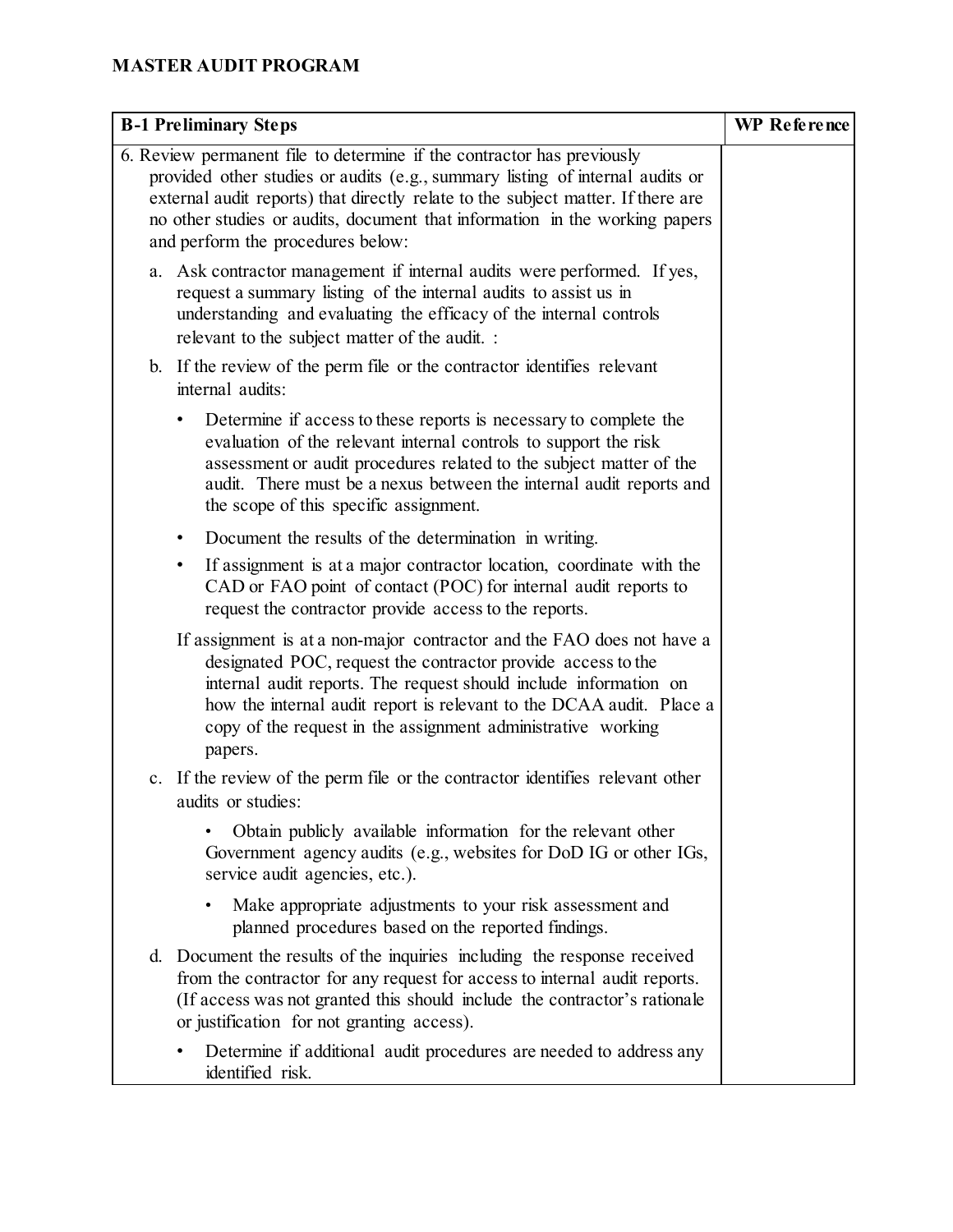| <b>B-1 Preliminary Steps</b>                                                                                                                                                                                                                                                                                                                                                                     | WP Reference |
|--------------------------------------------------------------------------------------------------------------------------------------------------------------------------------------------------------------------------------------------------------------------------------------------------------------------------------------------------------------------------------------------------|--------------|
| 7. Using the framework and guidelines in WP B-2, obtain and document the<br>understanding of the contractor's internal controls that are relevant to the<br>audit objectives, including the accounting and purchasing systems.<br>Auditors should be able to obtain a major portion of this understanding<br>during a walkthrough of the contractor's assertion.                                 |              |
| 8. Review the contractor's policies and procedures that describe the process for<br>ensuring compliance with the certification and agreement. If written<br>policies and procedures do not exist, request a written description of the<br>procedures performed to complete the certification and agreement.<br>Request references to formal policies and procedures that require the<br>process. |              |
| 9. Evaluate the policies/procedures and assess whether potential internal<br>control weaknesses could result in material noncompliances with the<br>certification agreement.                                                                                                                                                                                                                     |              |
| 10. Determine if the accounting practices applicable to DSCA contracts could<br>result in adverse cost impacts on the performance of flexibly-priced<br>contracts performed in accordance with the provisions of FAR and CAS.                                                                                                                                                                    |              |
| 11. Based on the team's understanding of the criteria, subject matter, and the<br>contractor and its environment, hold a planning meeting with the audit team<br>(at a minimum, Supervisor and Auditor) to discuss and identify potential<br>material noncompliances, whether due to error or fraud, that could affect<br>the subject matter. The discussion should include:                     |              |
| relevant prior audit experience (e.g., questioned cost, relevant reported<br>٠<br>estimating or accounting system deficiencies),                                                                                                                                                                                                                                                                 |              |
| relevant aspects of the contractor and its environment,<br>٠                                                                                                                                                                                                                                                                                                                                     |              |
| risk of material noncompliance due to fraud (e.g., the extent of financial<br>٠<br>incentives, pressures to meet budget or contractual commitments, and<br>opportunities to commit and conceal fraud). Consider the fraud risk<br>factors and scenarios presented in the DoD OIG's webpage: Fraud<br>Detection Resources for Auditors. Copy link and paste into web<br>browser,                  |              |
| other factors identified that increase the risk of material noncompliance<br>٠<br>with laws and regulations, and                                                                                                                                                                                                                                                                                 |              |
| the audit team's understanding of relevant key internal controls.<br>٠<br>Document the factors identified that increase the risk of material<br>noncompliance due to error or fraud that could affect the subject matter,<br>and design audit procedures to respond to the increased risk of material<br>noncompliance.                                                                          |              |
| Communication among audit team members should continue as needed<br>throughout the audit regarding the risk of misstatement and<br>noncompliance due to error or fraud.                                                                                                                                                                                                                          |              |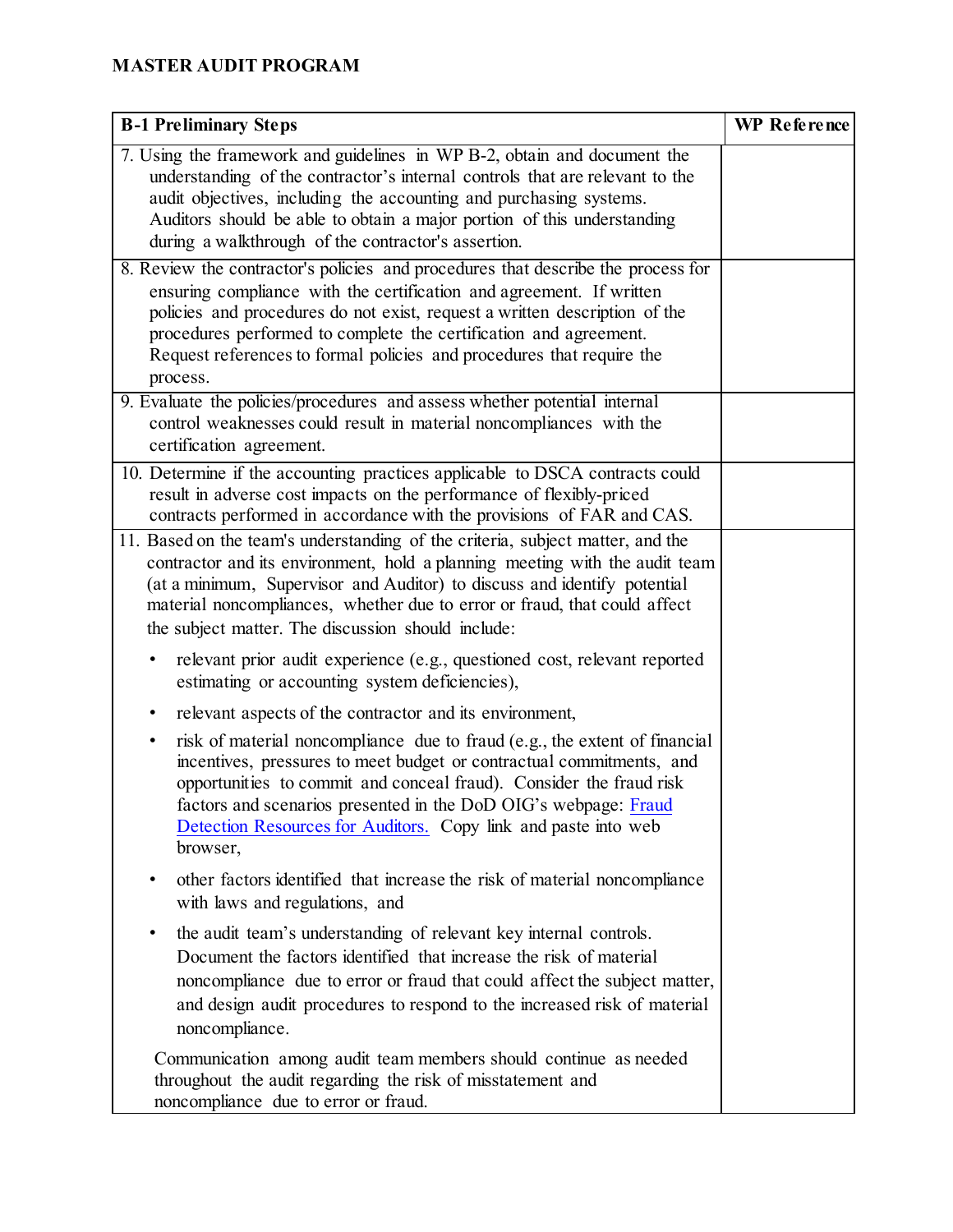| <b>B-1 Preliminary Steps</b>                                                                                                                                                                                                                                                                                 | <b>WP</b> Reference |
|--------------------------------------------------------------------------------------------------------------------------------------------------------------------------------------------------------------------------------------------------------------------------------------------------------------|---------------------|
| 12. Review the contract, contract modifications, and correspondence between<br>the foreign government, the contractor, and DSCA. Note any special<br>provisions or agreements that might affect the items in the certification and<br>agreement and the evaluation for compliance.                           |                     |
| 13. Conduct an entrance conference. For DCMA requested audits, obtain the<br>contractor's written consent for release of the audit report or reasons for<br>not authorizing release to the foreign government.                                                                                               |                     |
| 14. During the entrance conference, or other appropriate meeting, make<br>specific inquiries of contractor management and other appropriate parties<br>regarding the following:                                                                                                                              |                     |
| Their knowledge of any actual, suspected, or alleged fraud or<br>a.<br>noncompliance with laws and regulations affecting the period of time<br>corresponding to the subject matter under audit. (AT-C 205.32)                                                                                                |                     |
| Whether any investigations or legal proceedings, that are significant to<br>$\mathbf{b}$ .<br>the engagement objectives, have been initiated or are in process with<br>respect to the period of time corresponding to the subject matter.<br>(GAGAS 7.14)                                                    |                     |
| The existence of other audits and studies (performed by other than<br>DCAA) that relate to the subject matter under audit. If yes, have the<br>contractor explain the audits and studies performed, any related<br>findings or recommendations, and any contractor corrective actions<br>taken. (GAGAS 7.13) |                     |
| Note: Specifically document in the working papers; the inquiries and the<br>corresponding responses as well as how the responses affect the<br>performance of the engagement.                                                                                                                                |                     |
| 15. Include the release statement as an appendix to the report. If applicable,<br>include a follow up with contractor management on:                                                                                                                                                                         |                     |
| a. corrective actions that address previous DCAA audit findings and<br>recommendations,                                                                                                                                                                                                                      |                     |
| b. other studies or audits that impact the subject matter.                                                                                                                                                                                                                                                   |                     |
| 16. Issue a notification letter to the contractor regarding the audit in accordance<br>with CAM 4-302.3.                                                                                                                                                                                                     |                     |
| 17. Summarize the results.                                                                                                                                                                                                                                                                                   |                     |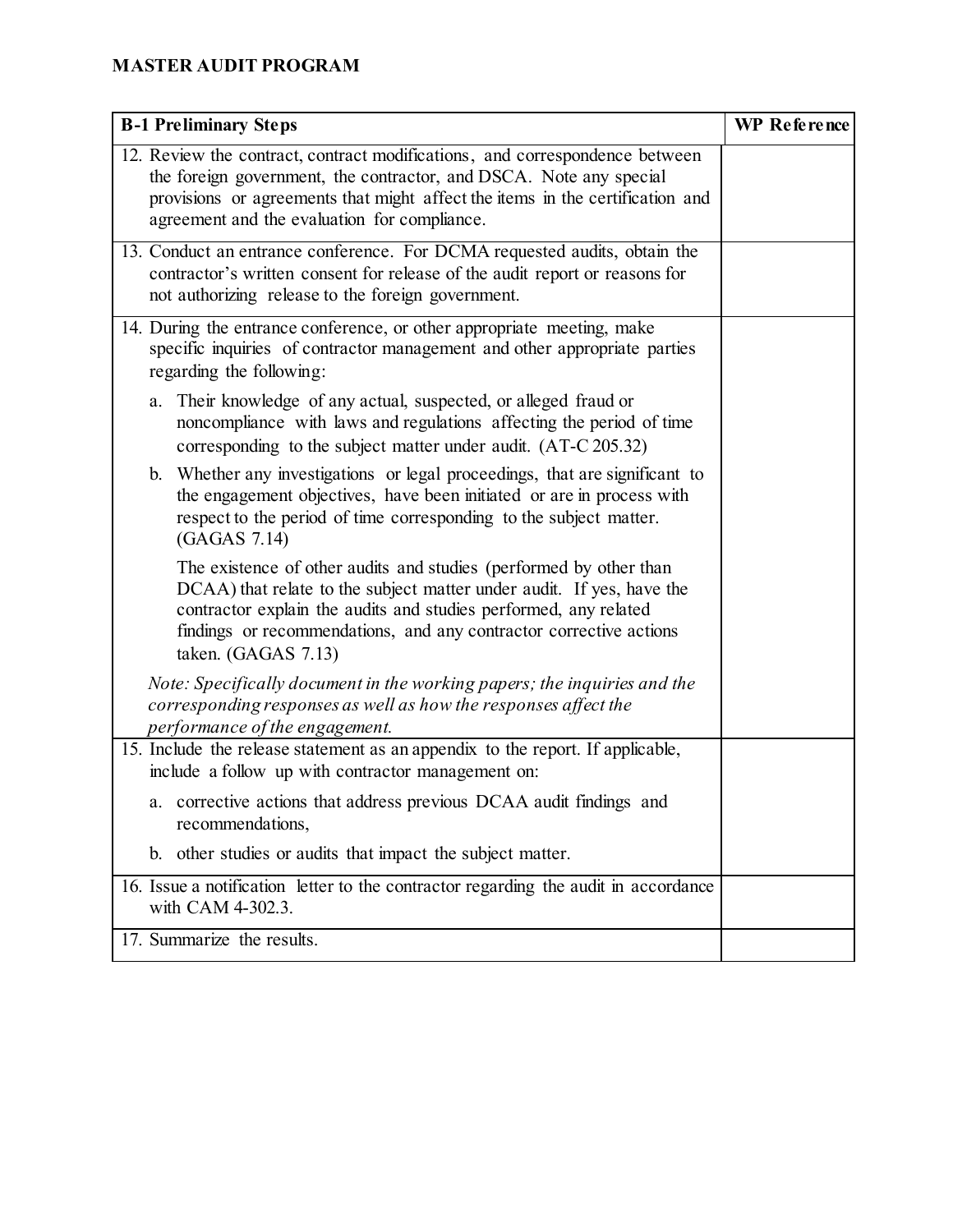| <b>C-1 Detailed Steps</b>                                                                                                                                                                                                                                                                                                                                                                                                                                                                                                                                                                                                                                                                                                                                                                                                                                                                                                        | <b>WP</b> Reference |
|----------------------------------------------------------------------------------------------------------------------------------------------------------------------------------------------------------------------------------------------------------------------------------------------------------------------------------------------------------------------------------------------------------------------------------------------------------------------------------------------------------------------------------------------------------------------------------------------------------------------------------------------------------------------------------------------------------------------------------------------------------------------------------------------------------------------------------------------------------------------------------------------------------------------------------|---------------------|
| Version No. 5.0, dated July 2020                                                                                                                                                                                                                                                                                                                                                                                                                                                                                                                                                                                                                                                                                                                                                                                                                                                                                                 |                     |
| Elements 6, 7, 8 and 10 -- Flowdown of Terms and Conditions. Contractor<br>agrees to include in subcontracts which are not exempt under paragraphs 6, 7,<br>8 and 10 of the Certification and Agreement certain written terms and<br>conditions.                                                                                                                                                                                                                                                                                                                                                                                                                                                                                                                                                                                                                                                                                 |                     |
| 1. Based on the risk assessment, select from the contractor's records, the names<br>of subcontractors from which significant purchases were made.                                                                                                                                                                                                                                                                                                                                                                                                                                                                                                                                                                                                                                                                                                                                                                                |                     |
| a. For the subcontracts selected, determine if subcontracts include a clause<br>that authorizes representatives of USG to have access to and the right<br>to examine the subcontractor's books and records for a period of three<br>years after final payment to the contractor.                                                                                                                                                                                                                                                                                                                                                                                                                                                                                                                                                                                                                                                 |                     |
| The following subcontracts qualify for an exemption from this clause:                                                                                                                                                                                                                                                                                                                                                                                                                                                                                                                                                                                                                                                                                                                                                                                                                                                            |                     |
| $\mathbf{i}$ .<br>subcontracts equal to or less than \$100,000 in value.<br>all subcontracts if the foreign Government awarded the purchase<br>ii.<br>agreement to the contractor on a competitive lowest responsive<br>bid or best bid/best value basis. iii. subcontracts for common<br>hardware and/or raw materials iv. subcontracts for commercially<br>available U.S. off-the-shelf items v. subcontracts issued and<br>effective prior to date of the Purchase                                                                                                                                                                                                                                                                                                                                                                                                                                                            |                     |
| Agreement, that is, the date the Purchase Agreement between the<br>contractor and the foreign government is effective, not the date of<br>the Contractor's Certification and Agreement with DSCA.<br>However, in order to prevent any Prime Contractor from<br>excessively passing its costs, none of the above exemptions are<br>acceptable if the more than 70 percent of the Prime Contractor's<br>costs are attributable to its subcontractors. If more than 70<br>percent of the Prime Contractor's costs are attributable to its<br>subcontractors, the United States will have access to any<br>subcontractor's directly pertinent books, documents, papers, or<br>other records involving transactions related to the subcontract if<br>the cost of any subcontractor's contract with the Prime Contractor<br>accounts for more than 30 percent of the Prime Contractor's costs<br>for its agreement with the Purchaser. |                     |
| b. For the subcontracts selected (except those exempted in 1.b. above),<br>determine if the contractor obtained a First Tier Sub-Contractor's DCC<br>Certification or written compliance from its first and second tier<br>subcontractors to the certification signed by the contractor.                                                                                                                                                                                                                                                                                                                                                                                                                                                                                                                                                                                                                                         |                     |
| c. For the subcontracts selected (except those exempted in 1.b.v above)<br>review the terms and conditions of these purchase orders and<br>subcontracts to determine if they include the acknowledgment that<br>USG funds are used for financing.                                                                                                                                                                                                                                                                                                                                                                                                                                                                                                                                                                                                                                                                                |                     |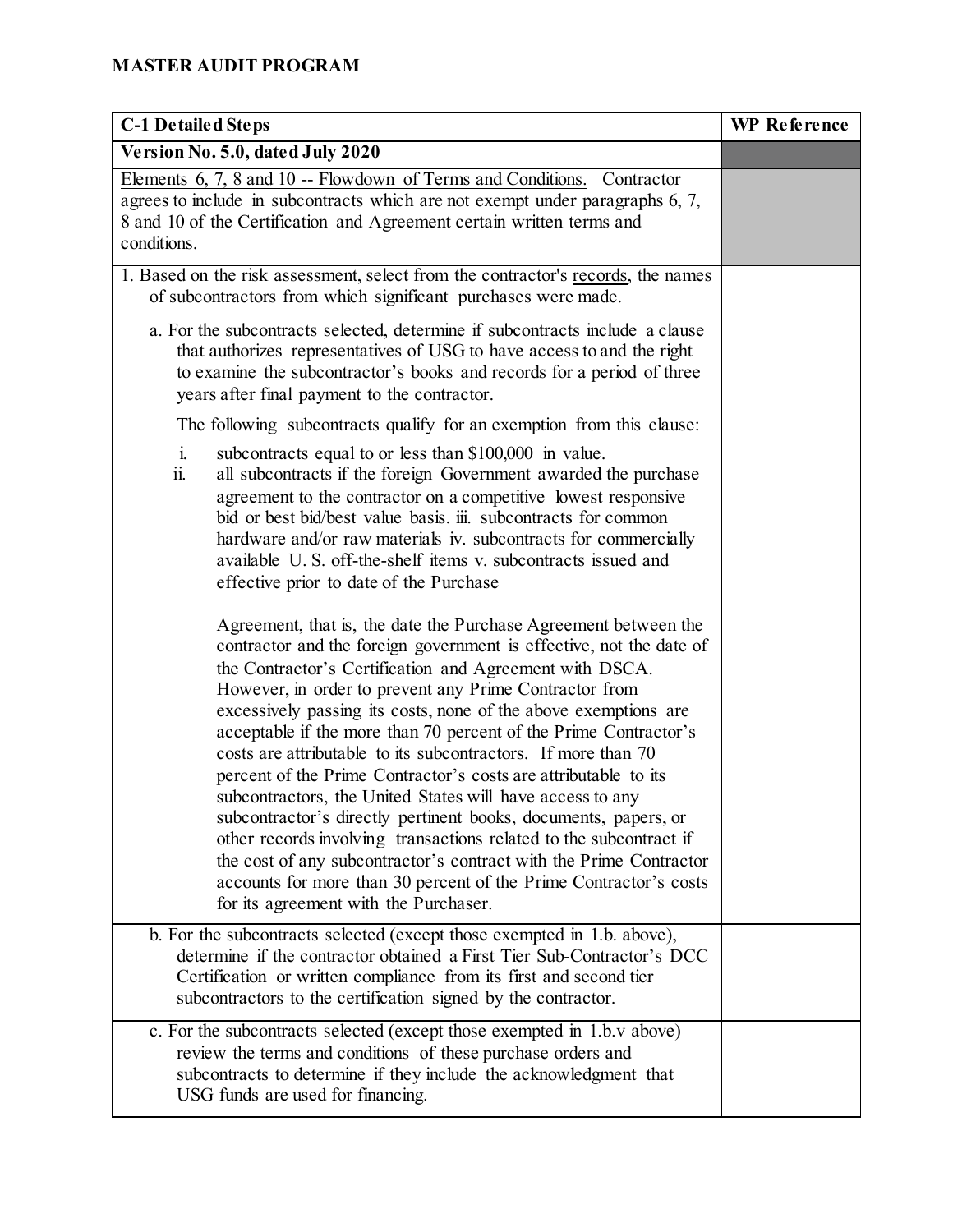| <b>C-1 Detailed Steps</b>                                                                                                                                                                                                                                                                                                                                                         | <b>WP</b> Reference |
|-----------------------------------------------------------------------------------------------------------------------------------------------------------------------------------------------------------------------------------------------------------------------------------------------------------------------------------------------------------------------------------|---------------------|
| d. For the subcontracts selected (except those exempted in 1.b.v above)<br>determine if subcontracts included the statement that no bribes, rebates,<br>gifts, kickbacks or gratuities were used to secure the contract or<br>subcontract or obtain favorable treatment under such agreements.                                                                                    |                     |
| e. Summarize the results.                                                                                                                                                                                                                                                                                                                                                         |                     |
| 2. Elements 9 and 14 -- Commissions and Other Contingent Fees.                                                                                                                                                                                                                                                                                                                    |                     |
| Contractor certifies that no bribes, rebates, gifts, kickbacks or gratuities,<br>which were intended to secure the Purchase Agreement, have been or will<br>be directly or indirectly offered or given, contrary to U.S. law or regulation.                                                                                                                                       |                     |
| a. Request a schedule from the contractor to show the names and amount(s)<br>paid for commissions or other contingent fees to agent(s), broker(s),<br>$\text{employee}(s)$ , $\text{constant}(s)$ or other recipient(s) for the contract.                                                                                                                                         |                     |
| b. Compare the amount(s) obtained in $2.a.$ above with the information in<br>the certification agreement and determine if the contractor is in<br>compliance.                                                                                                                                                                                                                     |                     |
| c. Review the terms and conditions of the agreements/contracts between the<br>contractor and recipient(s) named in the certification agreement.<br>Determine if the amount paid to date, plus due to be paid through<br>completion of the contract, will result in noncompliance. Reconcile<br>amounts to the contractor's books and records.                                     |                     |
| d. Request the contractor to provide the names and amount(s) paid to any<br>other agent(s), broker(s), consultant(s), employee(s), or recipient(s)<br>used to market and/or sell the company's products in the buyer's<br>country. Review the terms and conditions of their agreements and<br>determine if the amount(s) should be included in the schedule for $2.a$ .<br>above. |                     |
| e. Where applicable, request the contractor to furnish the cost for<br>maintaining a sales office in the buyer's country. Evaluate the<br>expenses and determine if any amount(s) should be included in the cost<br>schedule from 2.a. above.                                                                                                                                     |                     |
| f. Review the FAO's incurred cost audit files for the contractor and<br>determine if audit data and information (i.e., broker/sales agent(s)<br>$commission(s)$ , consultant(s) fees, and employee(s) bonuses)<br>corroborates the contractor's data and information furnished for 2.d.<br>and e. above.                                                                          |                     |
| g. While performing the audit procedures above (2.b. through f.) determine<br>if any costs that are not charged direct to the contract were erroneously<br>charged to flexibly-priced USG contracts.                                                                                                                                                                              |                     |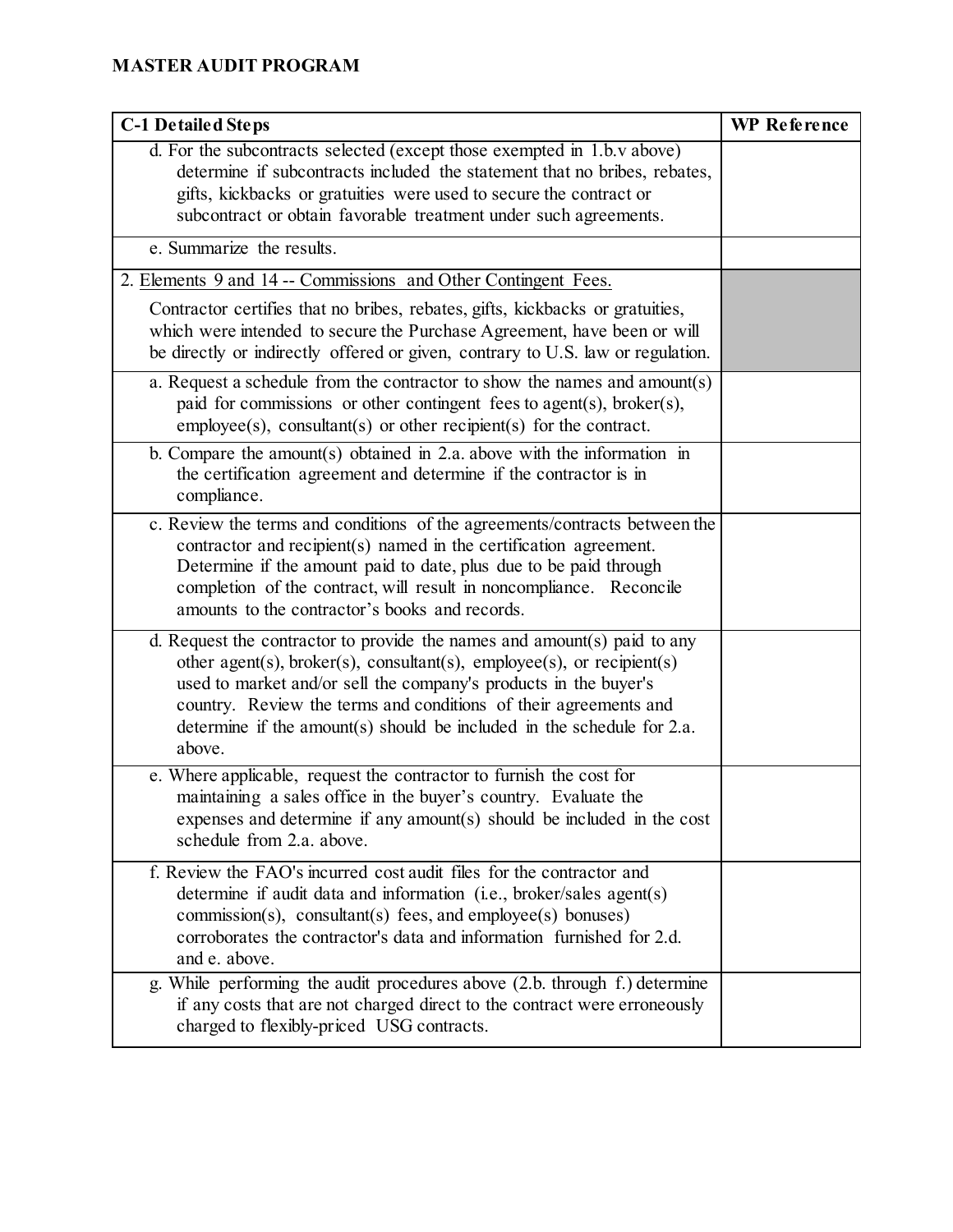| <b>C-1 Detailed Steps</b>                                                                                                                                                                                                                                                                                                                                                                                                                                                                                                                                                                                                                                                                                                                                                                                                                                                                                                                                                                                                                                                        | <b>WP</b> Reference |
|----------------------------------------------------------------------------------------------------------------------------------------------------------------------------------------------------------------------------------------------------------------------------------------------------------------------------------------------------------------------------------------------------------------------------------------------------------------------------------------------------------------------------------------------------------------------------------------------------------------------------------------------------------------------------------------------------------------------------------------------------------------------------------------------------------------------------------------------------------------------------------------------------------------------------------------------------------------------------------------------------------------------------------------------------------------------------------|---------------------|
| h. Determine if the subcontracts selected, from 1.a. above (except those<br>exempted in 1.b. above), include a clause that requires the<br>subcontractors to provide the disclosures and certifications set forth in<br>Element 14.c. of the Contractor's Certification and Agreement.                                                                                                                                                                                                                                                                                                                                                                                                                                                                                                                                                                                                                                                                                                                                                                                           |                     |
| i. Summarize the results.                                                                                                                                                                                                                                                                                                                                                                                                                                                                                                                                                                                                                                                                                                                                                                                                                                                                                                                                                                                                                                                        |                     |
| 3. Elements 12 and 13 -- Foreign Content. Contractor certifies that the material<br>or components to be provided under the Purchase Agreement are<br>manufactured and assembled in the U.S., purchased from U.S. firms, and<br>composed of U.S. origin components. Agrees that, if DSCA approves<br>financing of the dollar value of non-U.S. origin components or services<br>stated in the certification, or a specified dollar value of non-U.S. origin<br>content, this value will not be exceeded. The value of raw materials and<br>common hardware items which are procured by a manufacturer from both<br>U.S. and foreign sources and which are not ordinarily segregated by origin,<br>and which are incorporated on an interchangeable basis into the<br>contractor's products, the actual dollar value need not be identified.<br>Instead, a non-U.S. content estimating methodology or system (for<br>example, an annual survey) may be used by the contractor. The use of<br>such a methodology must be approved by DSCA prior to DSCA<br>processing the contract. |                     |
| a. Request a schedule from the contractor that shows by supplier(s)<br>[including affiliate(s), segment(s) and/or joint venture(s)] the dollar<br>value for non-U.S. origin components or services and non-U.S.<br>manufactured items and components procured and known or expected<br>to be procured through the time of completion of the contract.                                                                                                                                                                                                                                                                                                                                                                                                                                                                                                                                                                                                                                                                                                                            |                     |
| b. Compare the dollar value for non-U.S. procurements with the amount<br>noted in the certification agreement and determine if the contractor is in<br>compliance.                                                                                                                                                                                                                                                                                                                                                                                                                                                                                                                                                                                                                                                                                                                                                                                                                                                                                                               |                     |
| c. Evaluate a representative sample of the terms and conditions in<br>subcontract(s), purchase order(s), and other agreements/arrangements<br>for foreign suppliers. Verify that the amount for actual plus scheduled<br>purchases, if any, agrees with the contractor's information provided for<br>non-U.S. procurements.                                                                                                                                                                                                                                                                                                                                                                                                                                                                                                                                                                                                                                                                                                                                                      |                     |
| d. Test a representative sample for evaluation from appropriate contractor<br>records, subcontractors' and vendors' invoices or billings along with the<br>corresponding bills of lading, and receiving reports.                                                                                                                                                                                                                                                                                                                                                                                                                                                                                                                                                                                                                                                                                                                                                                                                                                                                 |                     |
| (1) Determine if the incoming shipments were made from domestic or<br>foreign manufacturers.                                                                                                                                                                                                                                                                                                                                                                                                                                                                                                                                                                                                                                                                                                                                                                                                                                                                                                                                                                                     |                     |
| (2) Verify the names for shipments made from foreign manufacturers<br>with the contractor's information.                                                                                                                                                                                                                                                                                                                                                                                                                                                                                                                                                                                                                                                                                                                                                                                                                                                                                                                                                                         |                     |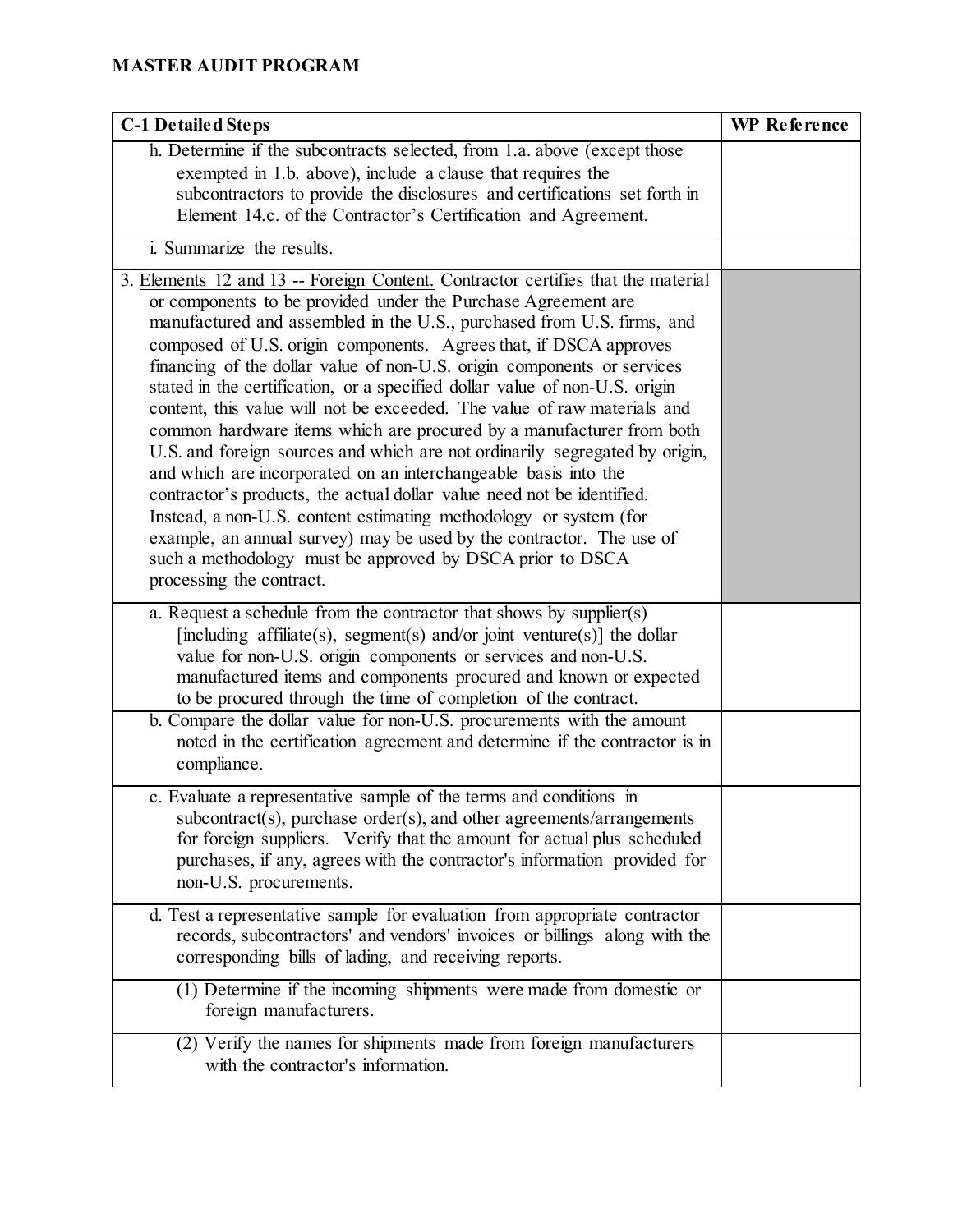| <b>C-1 Detailed Steps</b>                                                                                                                                                                                                                                                                                                                                                   | <b>WP</b> Reference |
|-----------------------------------------------------------------------------------------------------------------------------------------------------------------------------------------------------------------------------------------------------------------------------------------------------------------------------------------------------------------------------|---------------------|
| (3) Evaluate contract freight-in costs not evaluated in 3.d. above.<br>Select a representative sample of freight billings and determine if<br>any are for foreign suppliers other than those identified in 3.a.<br>above.                                                                                                                                                   |                     |
| e. Determine if the contractor maintains a qualified vendor list (QVL).<br>Selectively compare the names of the suppliers for the performance of<br>the contract with the names on the QVL. If significant purchases were<br>made from suppliers that are not listed on the QVL, get an explanation<br>from the contractor.                                                 |                     |
| f. Review the contractor's documentation for evaluating, screening and<br>selecting the vendors.                                                                                                                                                                                                                                                                            |                     |
| g. Verify that the vendor is a domestic manufacturer (not distributor).                                                                                                                                                                                                                                                                                                     |                     |
| h. Verify that the vendor is not debarred from doing business with the<br>U.S. Government by (checking the System for Award Management<br>(SAM) or<br>i. the <b>State Department's</b> list of debarred parties. (To access SAM or the<br>State Department list, copy the hyperlink and paste the url address into<br>your browser) (see CAM 4-711(g) for more information) |                     |
| j. If a satisfactory determination cannot be made for the origin of<br>components and services from the audit procedures performed above,<br>consider requesting assistance from the FAO cognizant of the<br>subcontractor, if possible. Our right of access or right to information<br>may be very limited.                                                                |                     |
| k. Summarize the results.                                                                                                                                                                                                                                                                                                                                                   |                     |
| 4. Element 15 -- Advance Payments. -- Contractor agrees to identify the full<br>amount of any advance payment received under the Purchase Agreement in<br>its accounting records as a down payment, to apply these funds solely to<br>the performance of obligations under this Purchase Agreement, and to<br>provide a clear audit trail on the use of these funds.        |                     |
| a. Determine from DSCA's contract files the purchase order<br>implementation date between the contractor and buyer (foreign<br>Government). Evaluate the contractor's recorded costs, if any, incurred<br>prior to the purchase agreement implementation date.                                                                                                              |                     |
| b. Determine if advance payments exceed 15 percent of the contract price.                                                                                                                                                                                                                                                                                                   |                     |
| c. Selectively evaluate the contractor's subsequent billings and determine if<br>they were made as prescribed in the contract.                                                                                                                                                                                                                                              |                     |
| d. Summarize the results.                                                                                                                                                                                                                                                                                                                                                   |                     |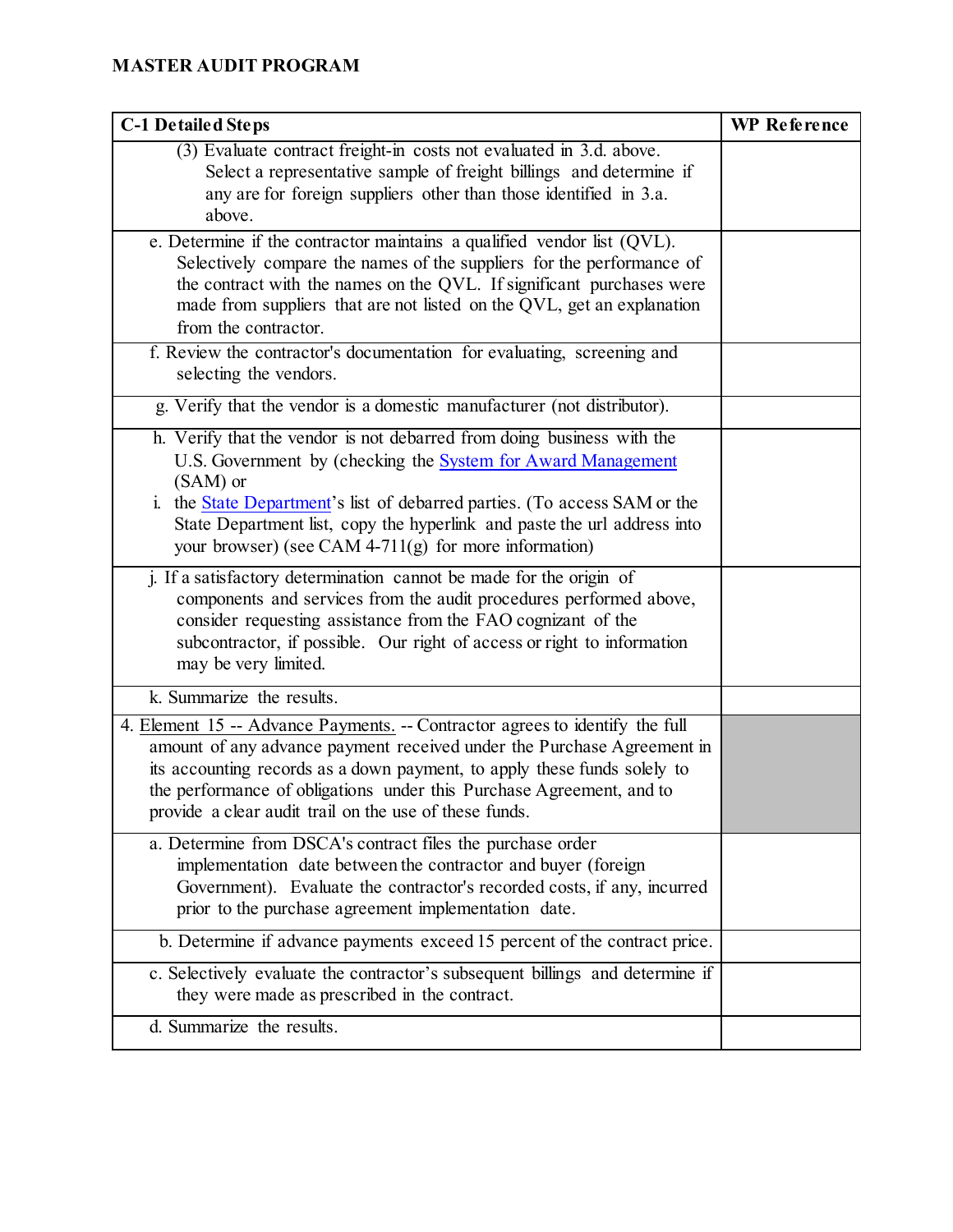| <b>C-1 Detailed Steps</b>                                                                                                                                                                                                                                                                               | <b>WP</b> Reference |
|---------------------------------------------------------------------------------------------------------------------------------------------------------------------------------------------------------------------------------------------------------------------------------------------------------|---------------------|
| 5. Element 16 -- Export Transportation. - Agrees that export transportation<br>costs financed under terms of the Purchase Agreement will be paid only to<br>steamship, barge, tug, and airline companies of United States registry.                                                                     |                     |
| a. Determine from DSCA's contract files whether export transportation<br>costs for deliverable contract items are borne by the contractor or buyer<br>(foreign Government).                                                                                                                             |                     |
| b. If export transportation costs are borne by the contractor: Determine<br>from the bill of lading if the transporting carrier(s) country of registry<br>is the United States and whether the cost for shipping is for the defense<br>articles related to this purchase agreement.                     |                     |
| $(1)$ Request from the contractor the name(s) of the transporting<br>$\text{carrier}(s)$ , the country in which the carrier $(s)$ is registered, and the<br>amount paid to date.                                                                                                                        |                     |
| $(2)$ If the contractor uses freight forwarder(s) to manage exports, obtain<br>their name(s) and the amount(s) paid to date. Evaluate the freight<br>forwarder(s) billing documentation and determine that the contract<br>items were not exported by non-U.S. registered carriers.                     |                     |
| (3) Select a representative sample and review sales shipping lists (or<br>packing sheets) for contract deliveries. Note the name of the<br>carrier(s) and determine that export transportation was not furnished<br>by non-U.S. registered carriers.                                                    |                     |
| c. Summarize the results.                                                                                                                                                                                                                                                                               |                     |
| 6. Element 17 -- Travel Costs -- Contractor certifies that the cost of travel, per<br>diem, accommodations, lodging, car rental, personal expenses,<br>entertainment, or other similar expenses (except the reasonable cost of<br>business meals) incurred by or on behalf of the purchaser's personnel |                     |
| relating in any way to this contract will be paid by the purchaser, and that<br>these costs will not be financed, in whole or in part, with funds received<br>from the U.S. Government under the Purchase Agreement either directly or<br>indirectly.                                                   |                     |
| a. Evaluate contract costs for travel, per diem, accommodations, car rental,<br>personal expenses and entertainment and verify that none are for the<br>foreign purchaser's personnel [neither for casual visit(s) nor training<br>under the contract].                                                 |                     |
| b. Evaluate the FAO's incurred cost audit files for the contractor and<br>determine that there are no travel expense exceptions that pertain to<br>foreign Government personnel.                                                                                                                        |                     |
| c. Summarize the results.                                                                                                                                                                                                                                                                               |                     |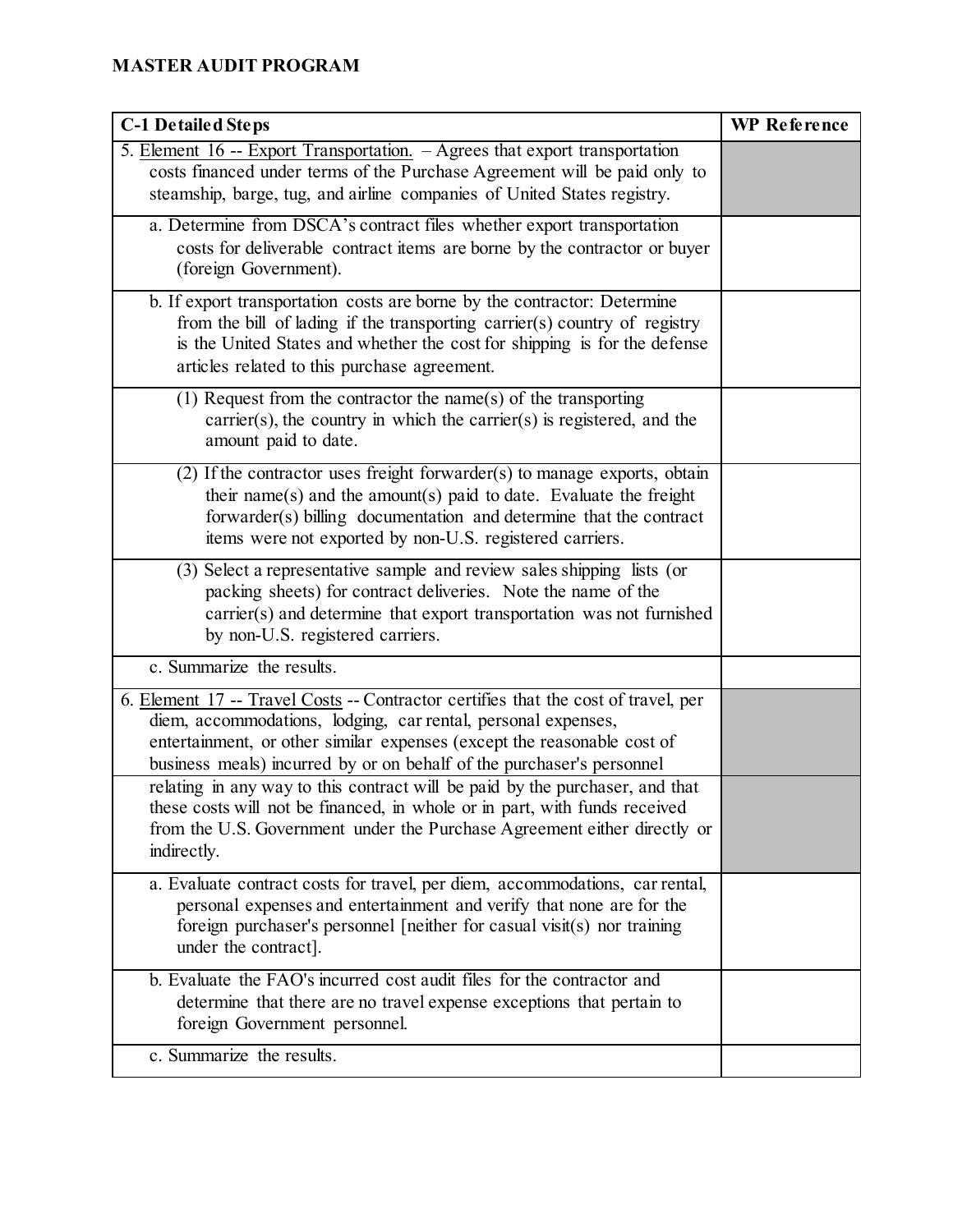| <b>C-1 Detailed Steps</b>                                                                                                                                                                                                                                                                           | <b>WP</b> Reference |
|-----------------------------------------------------------------------------------------------------------------------------------------------------------------------------------------------------------------------------------------------------------------------------------------------------|---------------------|
| 7. Element 21 -- Penalty, Refund, & Other Reimbursement. Contractor agrees<br>that any penalty payment, refund, or other reimbursement due to the<br>purchaser pursuant to the Purchase Agreement will be paid to the U.S.<br>Government for credit to the FMS trust fund account of the purchaser. |                     |
| a. Evaluate the contractor's transaction(s) recorded for penalty payments,<br>refunds, or other reimbursement made to the foreign Government, and<br>determine that the amounts are credited to purchaser's account.                                                                                |                     |
| b. Summarize the results.                                                                                                                                                                                                                                                                           |                     |